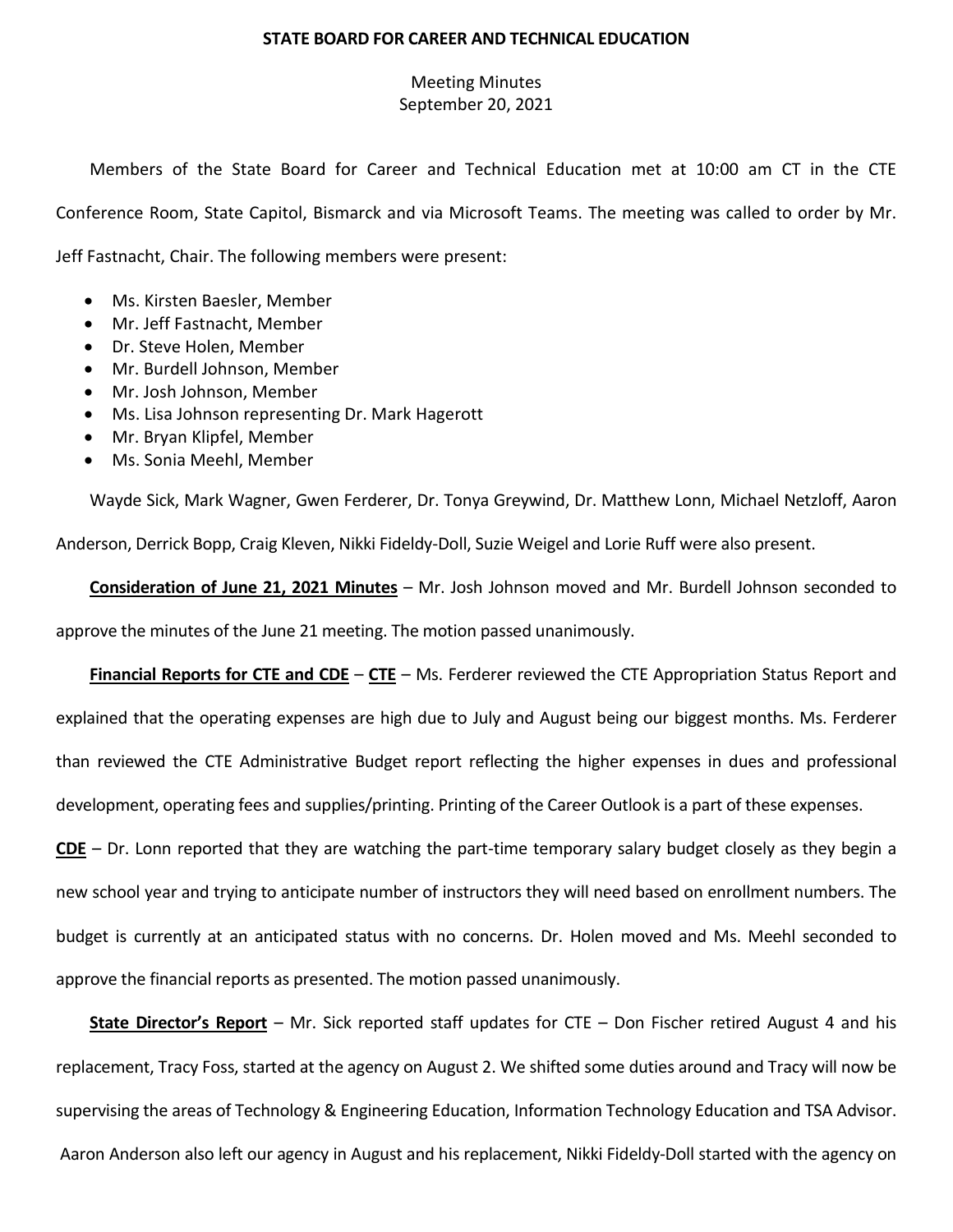August 27 as the Agricultural Education Supervisor.

Our agency has developed several new committees to review our policies and procedures, legislative process, PR and marketing opportunities, school visits and agency culture team. Moving the agency forward we want these to be a collaborative effort of staff rather than a couple people making the decisions.

Mr. Sick reviewed the list of schools staff will be conducting team vision visits at in the next few months:

September - 21-22 - Lake Area CTC, Devils Lake, 28-29 - Williston High School and 29-30 - Watford City High School

October - 12 - Bowman High School, 13 - Scranton High School and 18-19 - Great Northwest Virtual CTC

November - 2-3 - Dakota Community College, Bottineau and 16-17 - Mandan High School

December - 9 - Marmot PS, Mandan

Along with team visits, staff will also be doing individual visits with instructors as well as all new instructors. Mr. Sick thanked Mr. Wagner and CTE Supervisors for their dedication and commitment to CTE programs around the state.

Mr. Sick reported that the remodel on our floor is mostly completed. A few hotel spaces still need to be set up and the CTE Conference room's audio is not working correctly but will be fixed soon.

We are in the process of expanding RUReady to include a work-based learning module. This will give employers the opportunity to connect with students through being a guest speaker, give a tour or having students work at their job sites.

Mr. Sick recapped the CTE Professional Development Conference that was held August 9-11 in Bismarck. There were approximately 600 attendees at the event. It was felt that the vendor show and focus on postsecondary was a success. The only issue was with registration and we are looking at different platforms that we can change to. Mr. Josh Johnson reported that he attended conference and commended Mr. Sick, Mr. Wagner and the CTE Staff on a job well done.

We are looking at ways to help new instructors and we have partnered again with NDSU TIP program. This is a cohort of first through third year instructors working with NDSU staff to gain professional development to help them through the school year so we retain these instructors.

CTE is again partnering with VCSU to operate the Transition to Teaching program for secondary instructors. They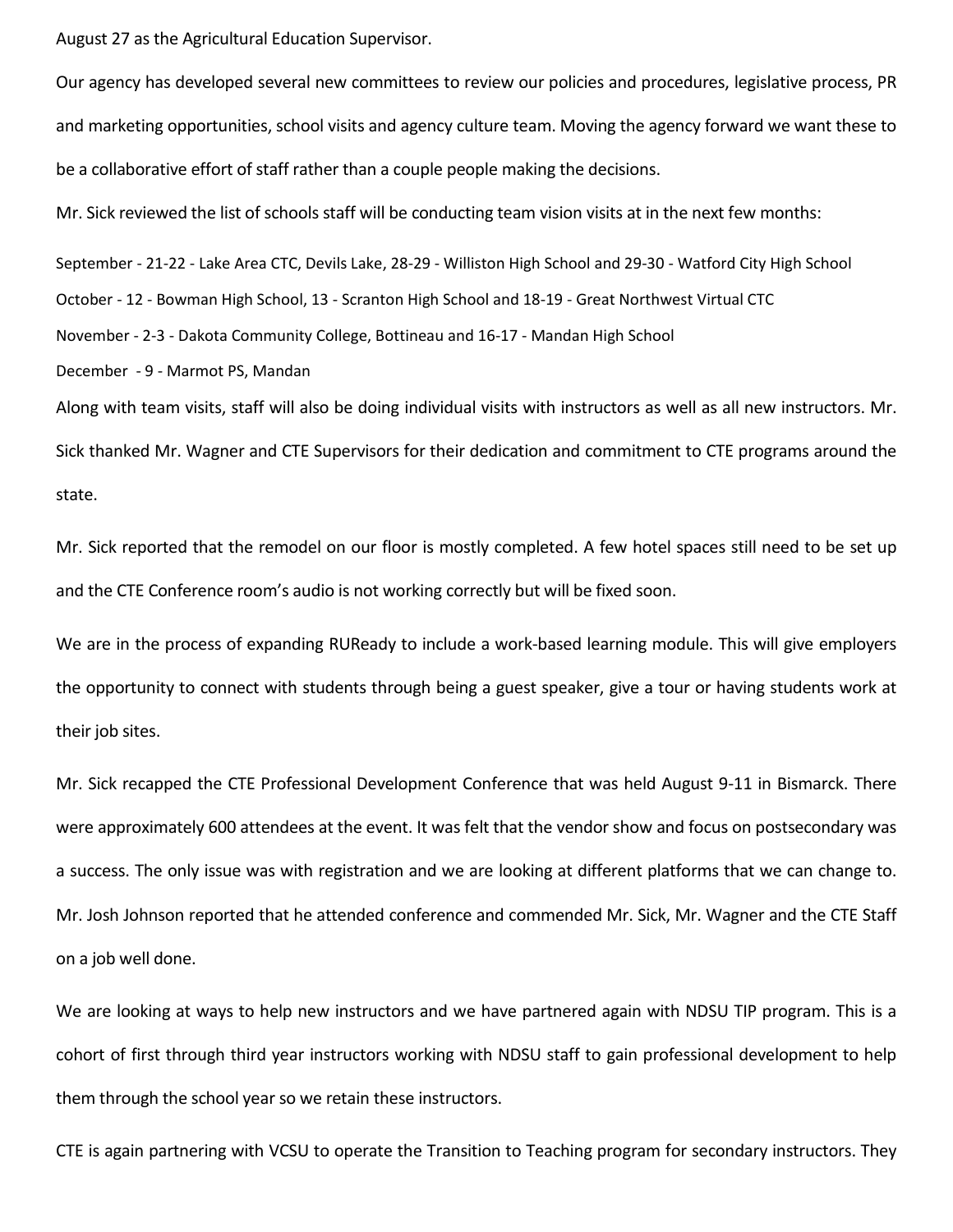will now take over the Clinical Practice program which is for the postsecondary instructors as Bob Gette has officially retired.

Monthly meetings continue with the Workforce Development Council Career Exploration and Skills Gap group. Their focus has been on career exploration and recently discussed expanding apprenticeship.

Mr. Sick reviewed the ESSER Funds that CTE will be receiving from Department of Public Instruction. The \$350,000.00 will be distributed as \$150,000.00 for career exploration upgrade in RUReady system and \$200,000.00 to hold CTE Summer Camps during the summer of 2022. These camps are for late elementary to middle school students to encourage them to take CTE courses. CTE also received \$270,000.00 USDA funds for new farmer scholarships with the Farm Management Education program. This will be a partnership with the Department of Agriculture.

Mr. Sick reported that the new In-Demand Occupations list was published in August.

There has been inquires as to work-based learning and having 16–17-year-old students on the job sites. The US Department of Labor has published a Child Labor Bulletin 101 that lists what students can and cannot do. It was discovered that yes, they can be on the job sites but they need to be enrolled in an apprenticeship program or enrolled in a CTE course. Dawn Ulmer is working on a condensed version of this bulletin into something CTE programs can use with employers.

Mr. Sick reported that on August 26 the Coronavirus Capital Projects Fund Review Team held its first meeting. At this meeting they reviewed the guidelines and Ms. Allyson Hicks, Attorney General, gave the team advise.

Mr. Sick reported that committees are reviewing bills at the Federal level to double the Perkins investment over the next 10 years. This would mean North Dakota could receive \$10-\$11 million dollars on an annual basis. Mr. Sick will keep the Board informed as to the development of this.

**CDE Report** – Dr. Lonn reported that their website dashboard is currently being revised but will be updated for the October meeting. Current enrollment is 4,100 which is a decrease of 15.7% at this same time last year but up 61% from 2019. These align with what they were anticipating. Elementary enrollment was added spring semester and had 100 last year. The current enrollment is approximately 1,000 and are from those using Center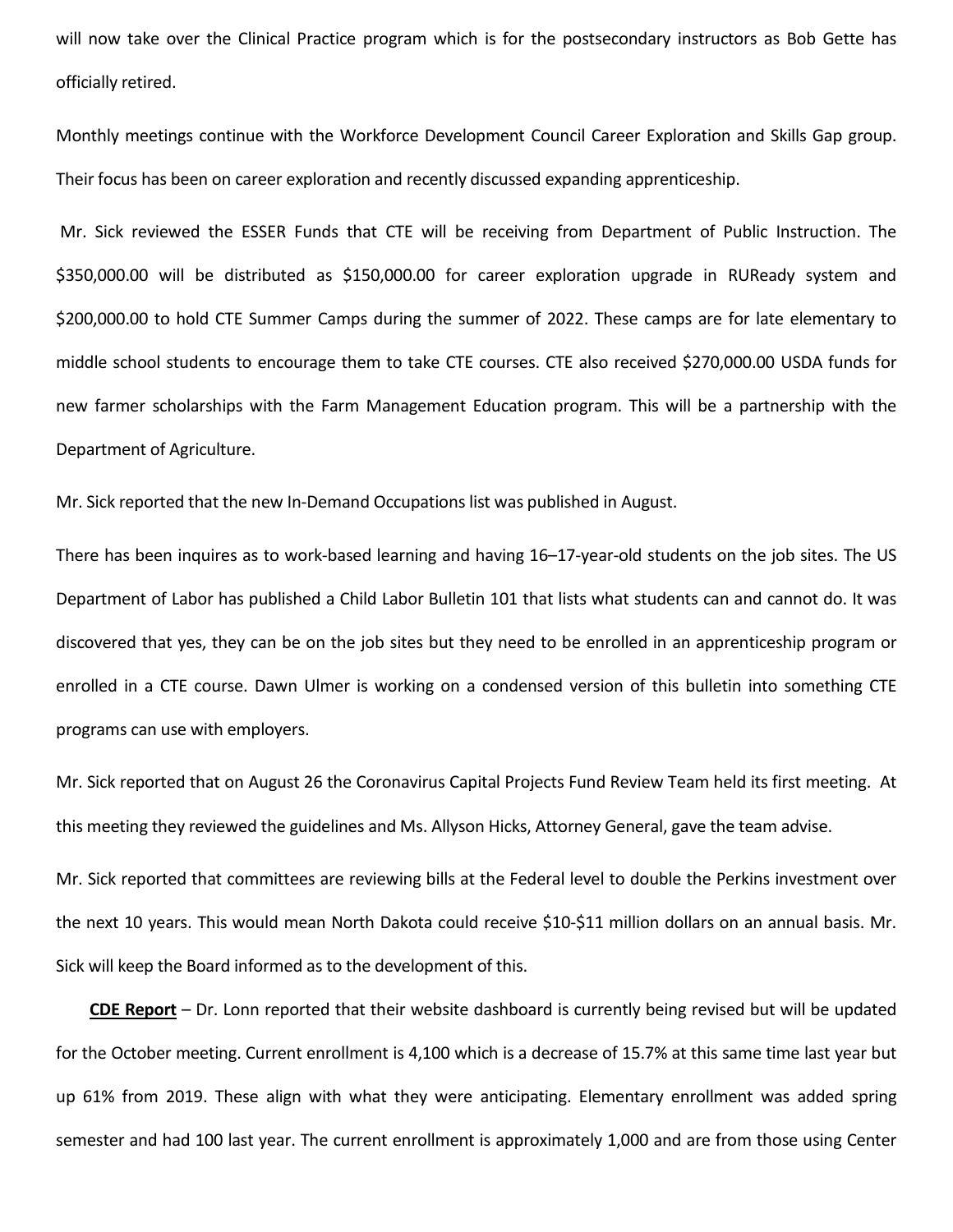for Distance Education as their virtual academy.

Dr. Lonn reviewed their Annual Enrollment and Program Report highlighting that they had approximately 10,000 enrolled in-state during the 2020-21 school year which was 118% increase from the previous year. Out-of-state enrollment was down 41% due to those being capped. CDE was able to maintain a completion rate slightly over 84% even with the increase enrollment.

On May 24, CDE launched their new online store and purchasing system which was overall a success.

Dr. Lonn reviewed the 2021-2023 CDE Strategic Plan highlighting the four goals set by CDE. The objectives have not changed but the major projects and other initiatives have been updated to adapt to where the greater need is.

**SW Career Academy Joint Powers Agreement** – Mr. Sick informed those present that SW North Dakota is in the process of developing a career academy and to be established legally they were advised to develop a Joint Powers Agreement between all parties involved. Mr. Sick has reviewed this with Ms. Allyson Hicks and gives the recommendation to the Board to approve. Mr. Josh Johnson moved and Ms. Lisa Johnson seconded to approve the Joint Powers Agreement as presented. Mr. Aaron Anderson gave clarification that the academy will have a physical location whereas the Roughrider Area CTC is a virtual center and the academy will offer dual credit with Dickinson State University. Mr. Anderson also informed the Board that New England High School needs to be added to this agreement and any changes from this time on will be presented to the Board as an Amendment. After discussion a roll call vote was administered:

Mr. Jeff Fastnacht - Aye Dr. Steve Holen - Aye Mr. Burdell Johnson - Aye Mr. Josh Johnson - Aye Ms. Lisa Johnson – Aye Mr. Bryan Klipfel - Aye Ms. Sonia Meehl - Aye

Motion pass unanimously.

**Approval of Automated Manufacturing State Standards** – Mr. Netzloff presented the North Dakota Automated Manufacturing Education Content Standards updating the standards that were adopted five years ago. The review team feels these still meet the needs of students and are adapted from National Institute for